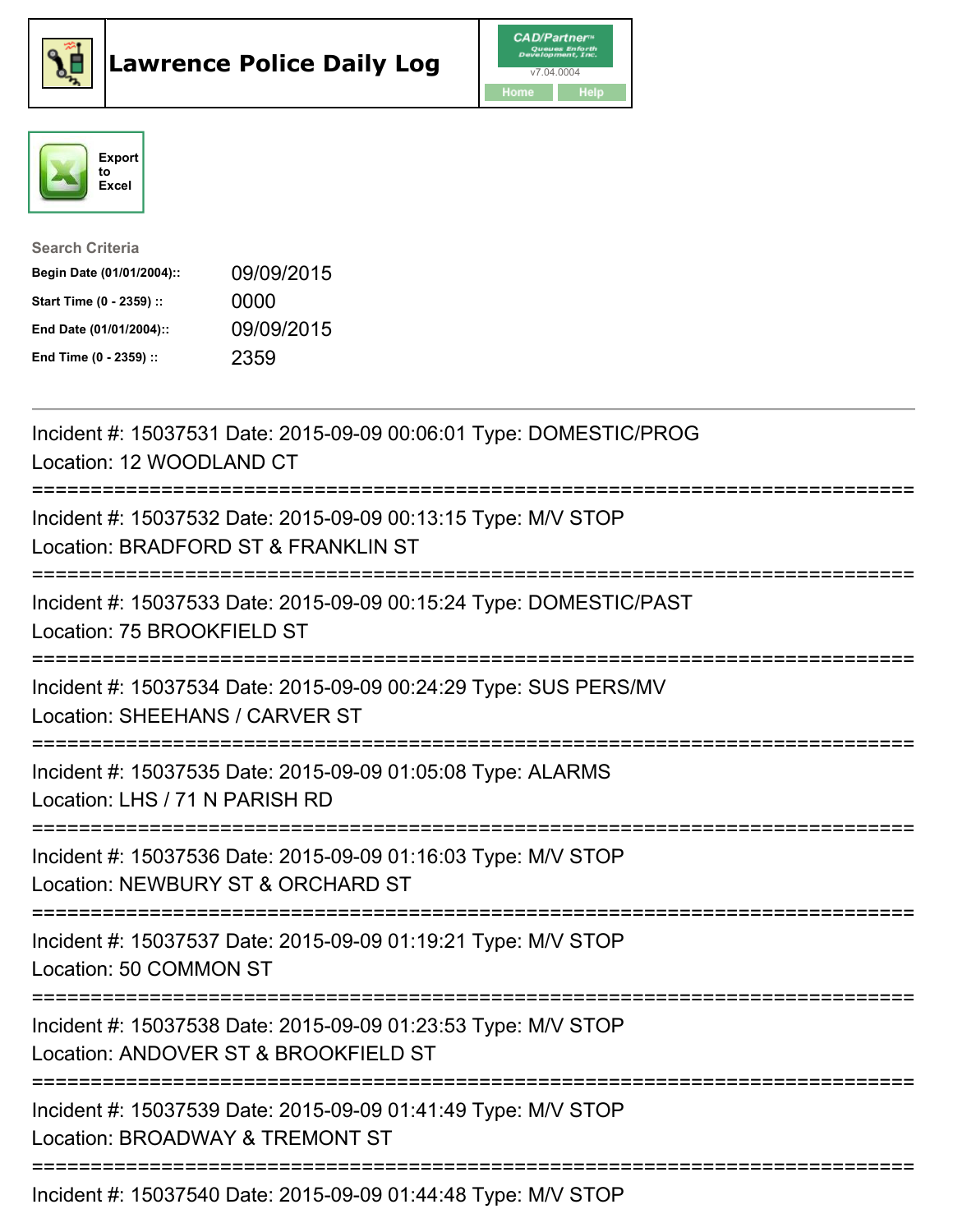Location: 700 ESSEX ST

=========================================================================== Incident #: 15037541 Date: 2015-09-09 01:52:33 Type: M/V STOP Location: AMES ST & BYRON AV =========================================================================== Incident #: 15037542 Date: 2015-09-09 01:55:27 Type: DISTURBANCE Location: 20 SHAWSHEEN CT =========================================================================== Incident #: 15037543 Date: 2015-09-09 01:58:48 Type: ASSSIT AMBULANC Location: 270 E HAVERHILL ST =========================================================================== Incident #: 15037544 Date: 2015-09-09 01:59:50 Type: SPECIAL CHECK Location: HAVERHILL ST & WARWICK ST =========================================================================== Incident #: 15037546 Date: 2015-09-09 02:22:37 Type: ALARMS Location: PEOPLES UNITED BANK / 10 S BROADWAY =========================================================================== Incident #: 15037545 Date: 2015-09-09 02:23:03 Type: M/V STOP Location: BROADWAY & TREMONT ST =========================================================================== Incident #: 15037547 Date: 2015-09-09 02:53:51 Type: TRESPASSING Location: 31 S BOWDOIN ST =========================================================================== Incident #: 15037548 Date: 2015-09-09 03:11:38 Type: M/V STOP Location: ISLAND ST & UNION ST =========================================================================== Incident #: 15037549 Date: 2015-09-09 03:56:07 Type: TOW/REPOSSED Location: 56 TENNEY ST =========================================================================== Incident #: 15037550 Date: 2015-09-09 04:17:31 Type: ASSSIT AMBULANC Location: S CANAL ST =========================================================================== Incident #: 15037551 Date: 2015-09-09 05:00:07 Type: ALARMS Location: HENNESSEY SCHOOL / 122 HANCOCK ST =========================================================================== Incident #: 15037552 Date: 2015-09-09 05:05:50 Type: M/V STOP Location: SAL'S RESTURANT / 354 MERRIMACK ST =========================================================================== Incident #: 15037553 Date: 2015-09-09 05:59:57 Type: ALARMS Location: SLE SCHOOL / 165 CRAWFORD ST =========================================================================== Incident #: 15037554 Date: 2015-09-09 06:31:55 Type: CLOSE STREET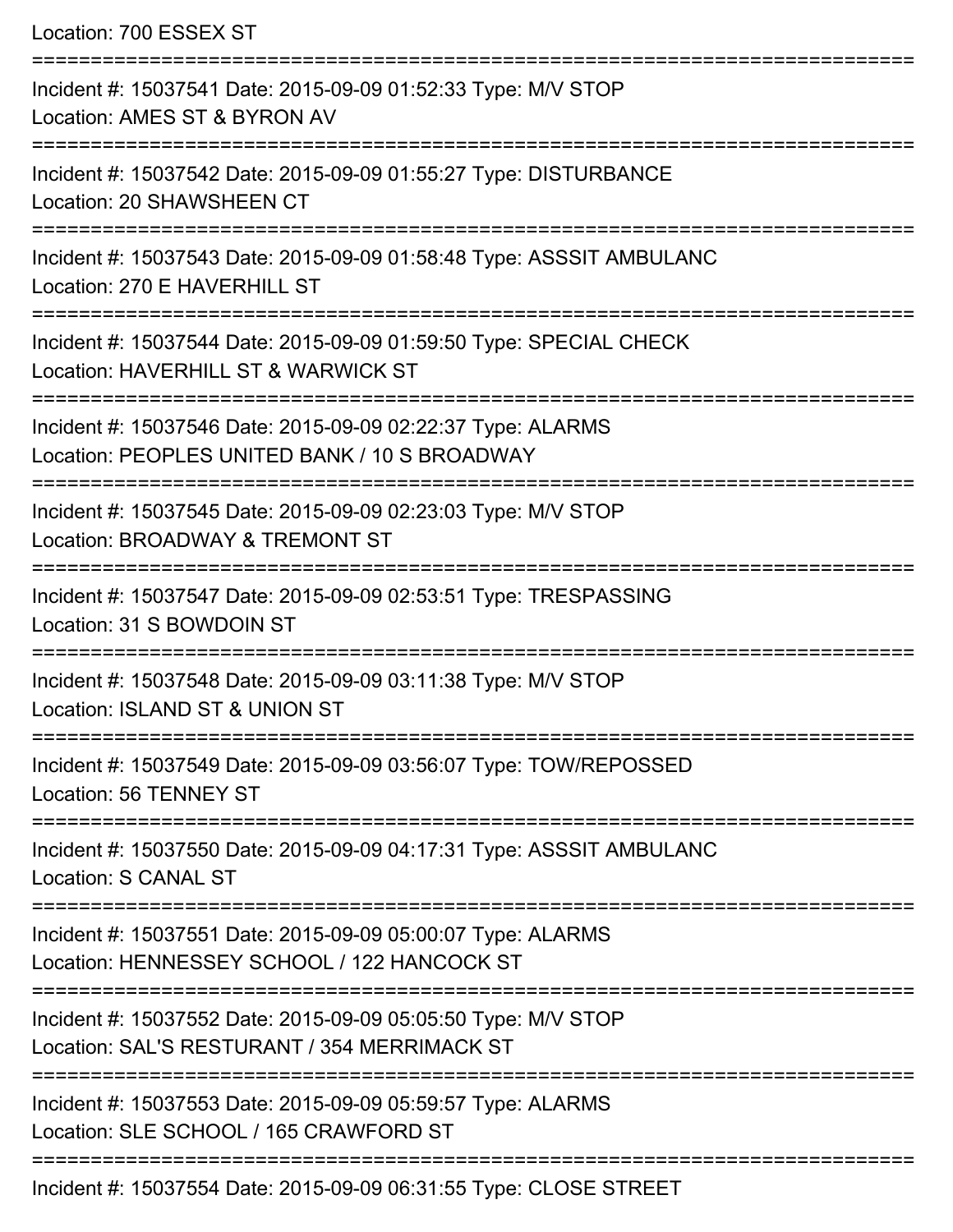=========================================================================== Incident #: 15037555 Date: 2015-09-09 07:20:45 Type: PRISONER CHK Location: 90 LOWELL ST =========================================================================== Incident #: 15037556 Date: 2015-09-09 07:41:21 Type: ALARMS Location: WYLESS SALES / 60 ISLAND ST FL 1 =========================================================================== Incident #: 15037557 Date: 2015-09-09 07:47:54 Type: E911 HANGUP Location: HAFFNER'S CORPORATE OFFICE / 2 INTERNATIONAL WY =========================================================================== Incident #: 15037558 Date: 2015-09-09 07:50:21 Type: M/V STOP Location: S BROADWAY & SHATTUCK ST =========================================================================== Incident #: 15037559 Date: 2015-09-09 07:52:43 Type: LOST PROPERTY Location: 222 OSGOOD ST #19/3 =========================================================================== Incident #: 15037560 Date: 2015-09-09 07:56:25 Type: PARK & WALK Location: BROADWAY =========================================================================== Incident #: 15037561 Date: 2015-09-09 08:06:57 Type: M/V STOP Location: CENTRAL BRIDGE / 0 MERRIMACK ST =========================================================================== Incident #: 15037562 Date: 2015-09-09 08:21:20 Type: M/V STOP Location: BROADWAY & LOWELL ST =========================================================================== Incident #: 15037563 Date: 2015-09-09 08:23:54 Type: M/V STOP Location: BROADWAY & VALLEY ST =========================================================================== Incident #: 15037564 Date: 2015-09-09 08:28:23 Type: CLOSE STREET Location: ABBOTT ST & PARKER ST =========================================================================== Incident #: 15037565 Date: 2015-09-09 08:46:37 Type: LOST PROPERTY Location: 45 BROADWAY #802 =========================================================================== Incident #: 15037567 Date: 2015-09-09 08:53:50 Type: TOW OF M/V Location: 54 GROTON ST =========================================================================== Incident #: 15037566 Date: 2015-09-09 08:54:13 Type: TOW OF M/V Location: 54 GROTON ST =========================================================================== Incident #: 15037568 Date: 2015-09-09 09:22:50 Type: RECOV/STOL/MV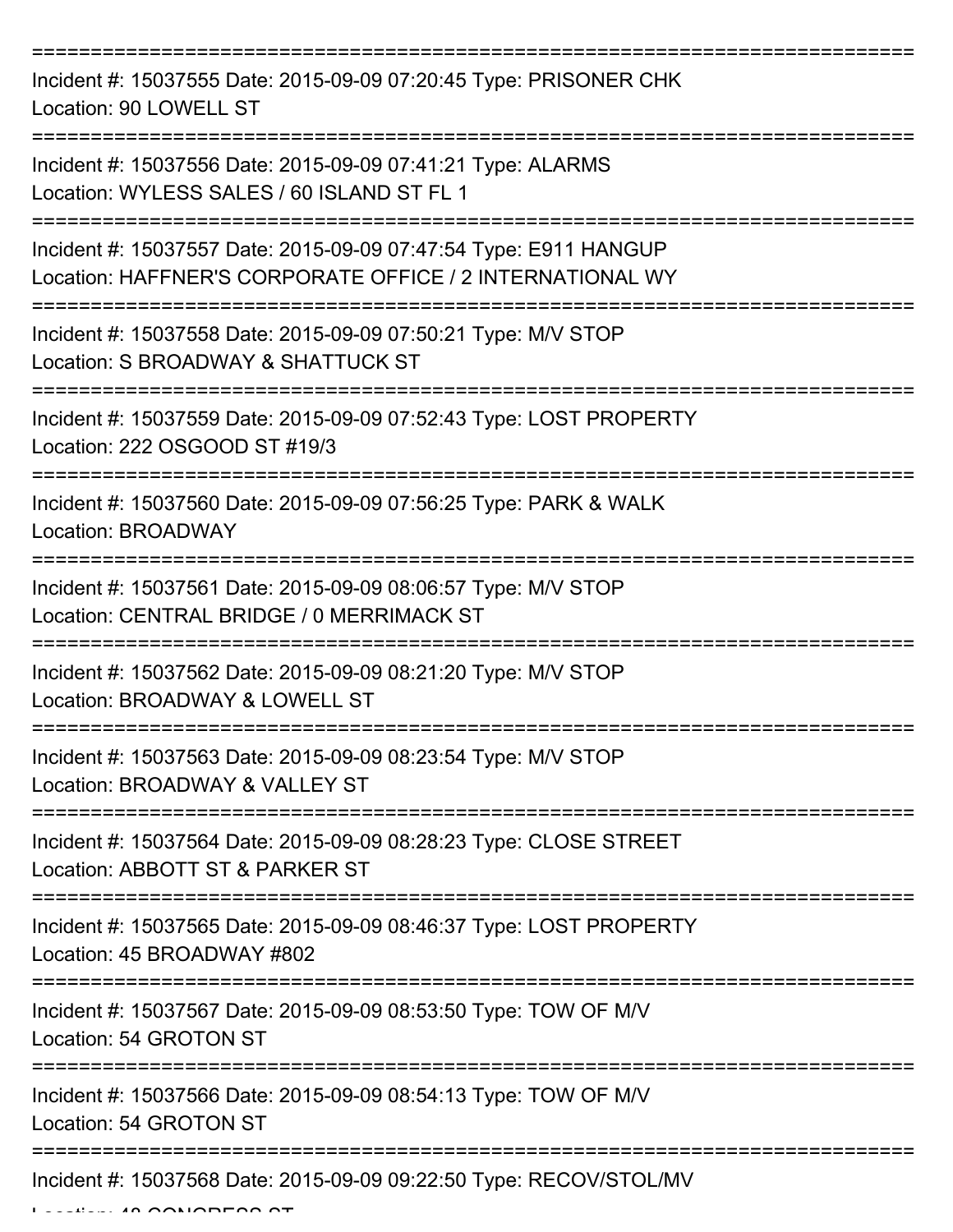| Incident #: 15037569 Date: 2015-09-09 09:26:16 Type: TOW OF M/V<br>Location: ABBOTT ST & FOSTER ST              |
|-----------------------------------------------------------------------------------------------------------------|
| Incident #: 15037570 Date: 2015-09-09 09:27:54 Type: DRUG VIO<br>Location: 106 BROADWAY                         |
| Incident #: 15037571 Date: 2015-09-09 09:29:00 Type: M/V STOP<br>Location: ANDOVER ST & PARKER ST               |
| Incident #: 15037572 Date: 2015-09-09 09:37:27 Type: ALARMS<br>Location: 39 MEDFORD ST                          |
| Incident #: 15037573 Date: 2015-09-09 09:43:05 Type: GENERAL SERV<br>Location: TD BANKNORTH MA / 305 S BROADWAY |
| Incident #: 15037574 Date: 2015-09-09 09:44:38 Type: M/V STOP<br>Location: 73 WINTHROP AV                       |
| Incident #: 15037575 Date: 2015-09-09 09:57:22 Type: TOW OF M/V<br>Location: 24 CRESCENT ST                     |
| Incident #: 15037576 Date: 2015-09-09 10:00:52 Type: M/V STOP<br>Location: 27 FALMOUTH ST                       |
| Incident #: 15037577 Date: 2015-09-09 10:03:22 Type: VIO 209A<br>Location: 8 BLANCHARD ST #D                    |
| Incident #: 15037578 Date: 2015-09-09 10:07:38 Type: TOW OF M/V<br>Location: EATON ST & EVERETT ST              |
| Incident #: 15037579 Date: 2015-09-09 10:09:17 Type: SELECTIVE ENF<br><b>Location: MERRIMACK ST</b>             |
| Incident #: 15037580 Date: 2015-09-09 10:15:02 Type: TOW OF M/V<br><b>Location: TOYE AV</b>                     |
| Incident #: 15037581 Date: 2015-09-09 10:18:33 Type: B&E/MV/PAST<br>Location: 58 WASHINGTON ST                  |
| Incident #: 15037582 Date: 2015-09-09 10:22:23 Type: INVESTIGATION                                              |

Location: 10 WINTED CT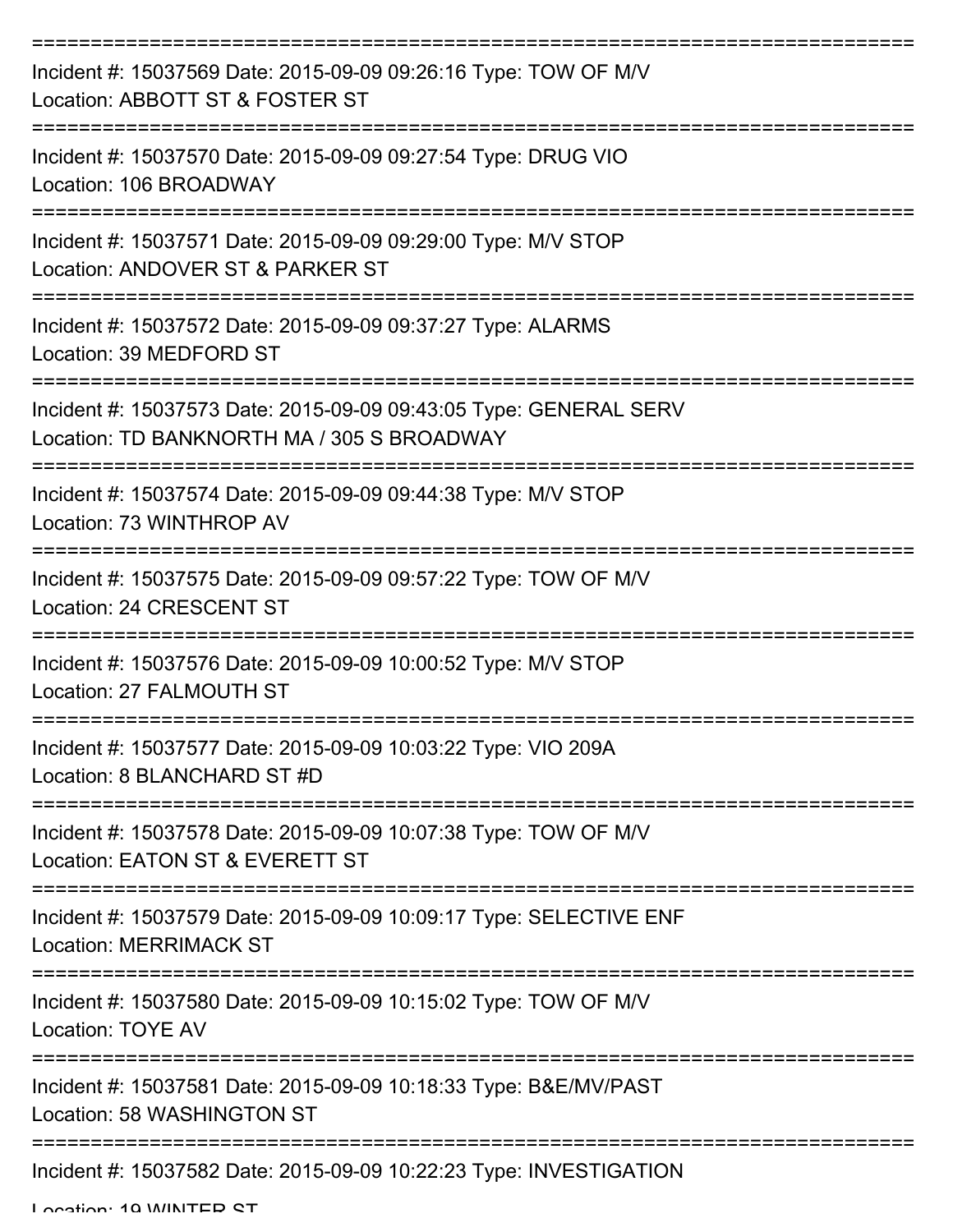| Incident #: 15037583 Date: 2015-09-09 10:29:36 Type: FIGHT<br>Location: RIVERSIDE CONGREGATIONAL / 290 WATER ST                |
|--------------------------------------------------------------------------------------------------------------------------------|
| Incident #: 15037584 Date: 2015-09-09 10:30:25 Type: NEIGHBOR PROB<br>Location: 4 PLISCH WY<br>-----------------               |
| Incident #: 15037585 Date: 2015-09-09 10:33:36 Type: M/V STOP<br>Location: 1128KJ / 500 MERRIMACK ST                           |
| Incident #: 15037586 Date: 2015-09-09 10:42:36 Type: PARK & WALK<br>Location: BROADWAY                                         |
| -------------------<br>Incident #: 15037587 Date: 2015-09-09 10:43:06 Type: M/V STOP<br>Location: CRESTWOOD CIR & MT VERNON ST |
| Incident #: 15037589 Date: 2015-09-09 10:48:52 Type: INVESTIGATION<br>Location: LAWRENCE HIGH SCHOOL / 233 HAVERHILL ST        |
| Incident #: 15037588 Date: 2015-09-09 10:49:26 Type: TOW OF M/V<br>Location: 521VA7 / 173 WALNUT ST                            |
| Incident #: 15037590 Date: 2015-09-09 11:02:08 Type: DOMESTIC/PAST<br>Location: 2 APPLETON ST                                  |
| Incident #: 15037591 Date: 2015-09-09 11:05:10 Type: TOW OF M/V<br>Location: 40 TRENTON ST                                     |
| Incident #: 15037592 Date: 2015-09-09 11:05:53 Type: TOW OF M/V<br>Location: 5 PORTLAND ST                                     |
| Incident #: 15037593 Date: 2015-09-09 11:12:17 Type: M/V STOP<br>Location: FL EEUA66 / AMESBURY ST & ESSEX ST                  |
| Incident #: 15037594 Date: 2015-09-09 11:23:36 Type: TOW OF M/V<br>Location: 21XY38 / 23 PORTLAND ST                           |
| Incident #: 15037595 Date: 2015-09-09 11:25:36 Type: M/V STOP<br>Location: FALLS BRIDGE / null                                 |
| Incident #: 15037596 Date: 2015-09-09 11:35:24 Type: M/V STOP<br>Location: BROADWAY & HAVERHILL ST                             |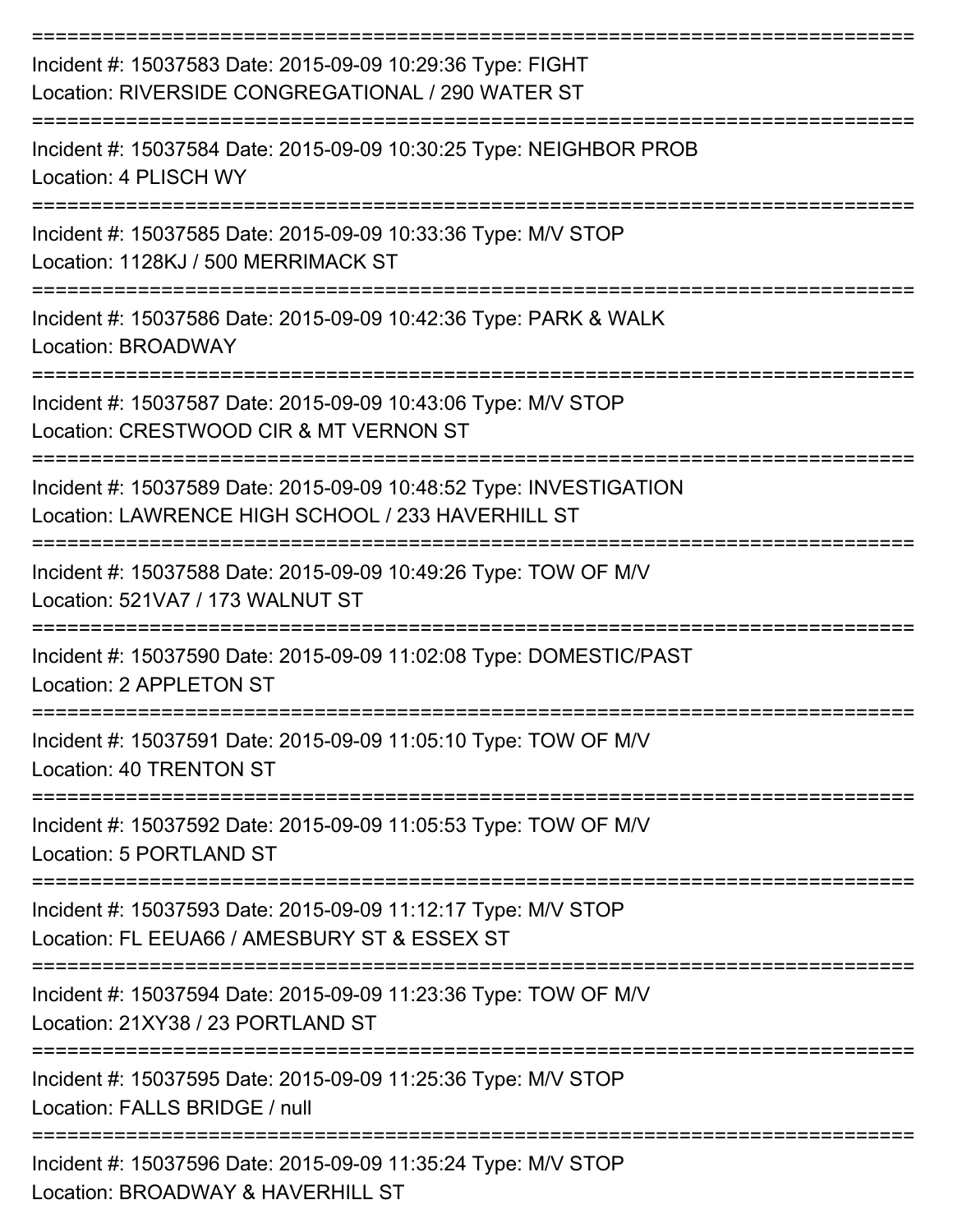| Incident #: 15037597 Date: 2015-09-09 11:35:58 Type: 209A/SERVE<br>Location: 19 SHORT ST                                                     |
|----------------------------------------------------------------------------------------------------------------------------------------------|
| ===============================<br>Incident #: 15037598 Date: 2015-09-09 11:40:59 Type: CK WELL BEING<br>Location: 26 BARNARD RD             |
| Incident #: 15037599 Date: 2015-09-09 11:52:50 Type: M/V STOP<br>Location: 1NP562 / BROADWAY & LOWELL ST<br>================================ |
| Incident #: 15037601 Date: 2015-09-09 11:55:16 Type: NOTIFICATION<br>Location: 314 LOWELL ST FL 1STFL                                        |
| Incident #: 15037600 Date: 2015-09-09 11:55:41 Type: 209A/SERVE<br>Location: 32 LAWRENCE ST<br>----------------------------------            |
| Incident #: 15037602 Date: 2015-09-09 12:00:06 Type: AUTO ACC/UNK PI<br>Location: AMESBURY ST & COMMON ST                                    |
| Incident #: 15037603 Date: 2015-09-09 12:12:45 Type: 209A/SERVE<br>Location: 8 SAUNDERS ST #2                                                |
| Incident #: 15037604 Date: 2015-09-09 12:19:55 Type: M/V STOP<br>Location: AVON ST & JACKSON ST                                              |
| Incident #: 15037605 Date: 2015-09-09 12:24:36 Type: DRUG VIO<br>Location: 57 JACKSON ST                                                     |
| Incident #: 15037606 Date: 2015-09-09 12:33:28 Type: ALARM/BURG<br>Location: LAS PALMAS RESTURANT / 445 ESSEX ST                             |
| Incident #: 15037607 Date: 2015-09-09 12:35:54 Type: SUICIDE ATTEMPT<br>Location: 83 DORCHESTER ST FL 2                                      |
| Incident #: 15037608 Date: 2015-09-09 12:45:23 Type: 209A/SERVE<br>Location: 115 LEXINGTON ST                                                |
| Incident #: 15037609 Date: 2015-09-09 12:52:38 Type: THREATS<br>Location: 341 LAWRENCE ST                                                    |
| Incident #: 15037610 Date: 2015-09-09 12:54:24 Type: 209A/SERVE<br>Location: 130 CROSS ST                                                    |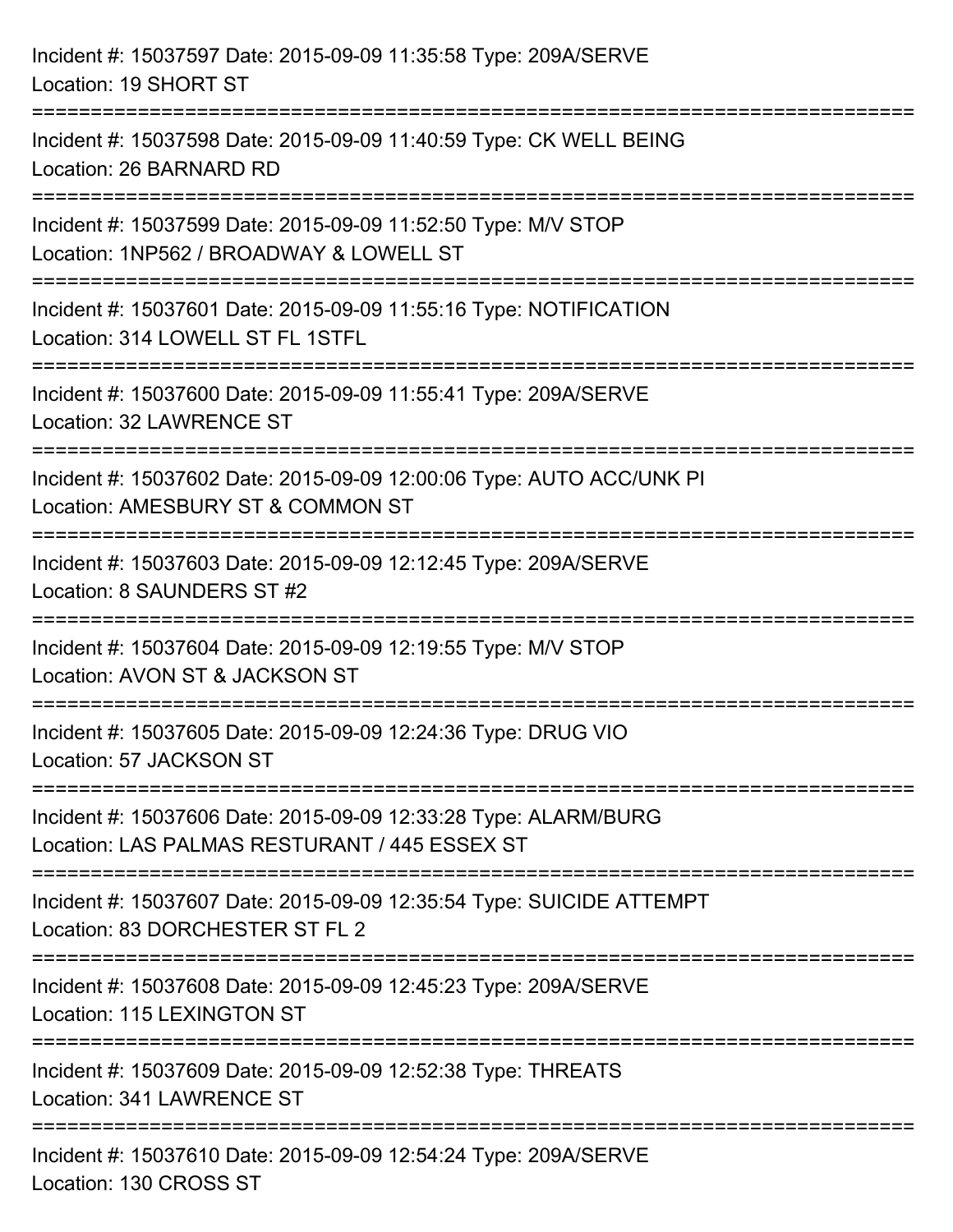| Incident #: 15037611 Date: 2015-09-09 12:55:56 Type: 209A/SERVE<br>Location: 130 CROSS ST                                |
|--------------------------------------------------------------------------------------------------------------------------|
| Incident #: 15037612 Date: 2015-09-09 13:14:58 Type: MAL DAMAGE<br>Location: 64 MARKET ST                                |
| Incident #: 15037613 Date: 2015-09-09 13:31:14 Type: 209A/SERVE<br>Location: 14 ATKINSON ST #APT2                        |
| Incident #: 15037614 Date: 2015-09-09 13:36:05 Type: WARRANT SERVE<br>Location: 60 ISLAND ST                             |
| Incident #: 15037615 Date: 2015-09-09 13:39:47 Type: ABAND MV<br>Location: 163 WOODLAND ST                               |
| Incident #: 15037618 Date: 2015-09-09 13:40:17 Type: STOL/MV/PAS<br>Location: 243 S BROADWAY                             |
| Incident #: 15037616 Date: 2015-09-09 13:41:23 Type: GENERAL SERV<br>Location: 23 KENWOOD PL FL 1<br>=================== |
| Incident #: 15037617 Date: 2015-09-09 13:47:24 Type: SUS PERS/MV<br>Location: CHESTNUT ST & JACKSON ST                   |
| Incident #: 15037619 Date: 2015-09-09 13:59:51 Type: HIT & RUN M/V<br>Location: FAMILY DOLLAR / 700 ESSEX ST             |
| Incident #: 15037620 Date: 2015-09-09 14:03:01 Type: 209A/SERVE<br>Location: 100 MARKET ST #APT C                        |
| Incident #: 15037621 Date: 2015-09-09 14:08:55 Type: INVESTIGATION<br>Location: 61 ABBOTT ST FL 1ST FL                   |
| Incident #: 15037622 Date: 2015-09-09 14:09:07 Type: DRINKING PUBL<br>Location: 383 HAVERHILL ST                         |
| Incident #: 15037623 Date: 2015-09-09 14:11:06 Type: ALARM/BURG<br>Location: 140 BYRON AV                                |
| Incident #: 15037624 Date: 2015-09-09 14:25:14 Type: TOW OF M/V<br>Location: 170 FERRY ST                                |

===========================================================================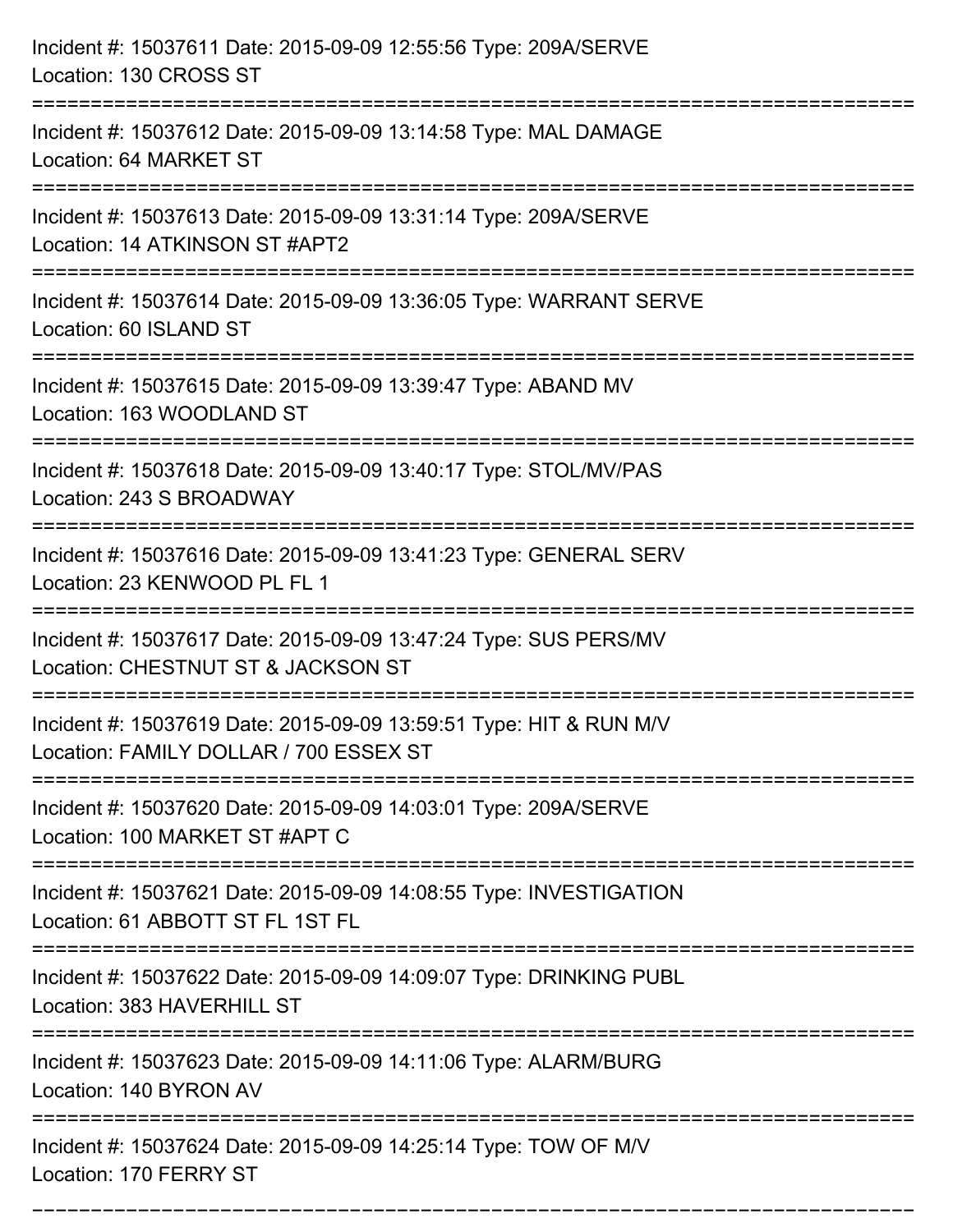| Incident #: 15037626 Date: 2015-09-09 15:02:20 Type: DISTURBANCE<br>Location: 50 BROADWAY<br>================================          |
|----------------------------------------------------------------------------------------------------------------------------------------|
| Incident #: 15037625 Date: 2015-09-09 15:02:38 Type: KEEP PEACE<br>Location: 305 PROSPECT ST                                           |
| Incident #: 15037627 Date: 2015-09-09 15:08:01 Type: TOW OF M/V<br>Location: 419VB7 / CANTON ST & HIGH ST<br>:======================== |
| Incident #: 15037629 Date: 2015-09-09 15:13:11 Type: INVESTIGATION<br>Location: 48 COOLIDGE ST<br>--------------                       |
| Incident #: 15037628 Date: 2015-09-09 15:13:45 Type: TOW OF M/V<br>Location: 443KG4 / 30 BELMONT ST                                    |
| Incident #: 15037630 Date: 2015-09-09 15:14:52 Type: M/V STOP<br>Location: 428 MT VERNON ST<br>======================================  |
| Incident #: 15037631 Date: 2015-09-09 15:23:22 Type: SUS PERS/MV<br>Location: BRADFORD ST & FRANKLIN ST                                |
| Incident #: 15037632 Date: 2015-09-09 15:26:45 Type: AUTO ACC/PED<br>Location: 169 S UNION ST                                          |
| Incident #: 15037634 Date: 2015-09-09 15:28:36 Type: INVESTIGATION<br>Location: 94 HANCOCK ST                                          |
| Incident #: 15037633 Date: 2015-09-09 15:31:58 Type: GENERAL SERV<br>Location: 39 JEFFERSON ST                                         |
| Incident #: 15037635 Date: 2015-09-09 15:37:56 Type: B&E/MV/PAST<br>Location: 159 DAWES ST                                             |
| Incident #: 15037636 Date: 2015-09-09 15:43:51 Type: M/V STOP<br>Location: ANDOVER ST & S BROADWAY                                     |
| Incident #: 15037637 Date: 2015-09-09 16:00:15 Type: ALARM/BURG<br>Location: MILL DIRECT TEXTILES / 15 UNION ST #315                   |
| Incident #: 15037638 Date: 2015-09-09 16:03:15 Type: UNWANTEDGUEST<br>Location: WENDY'S / 99 WINTHROP AV                               |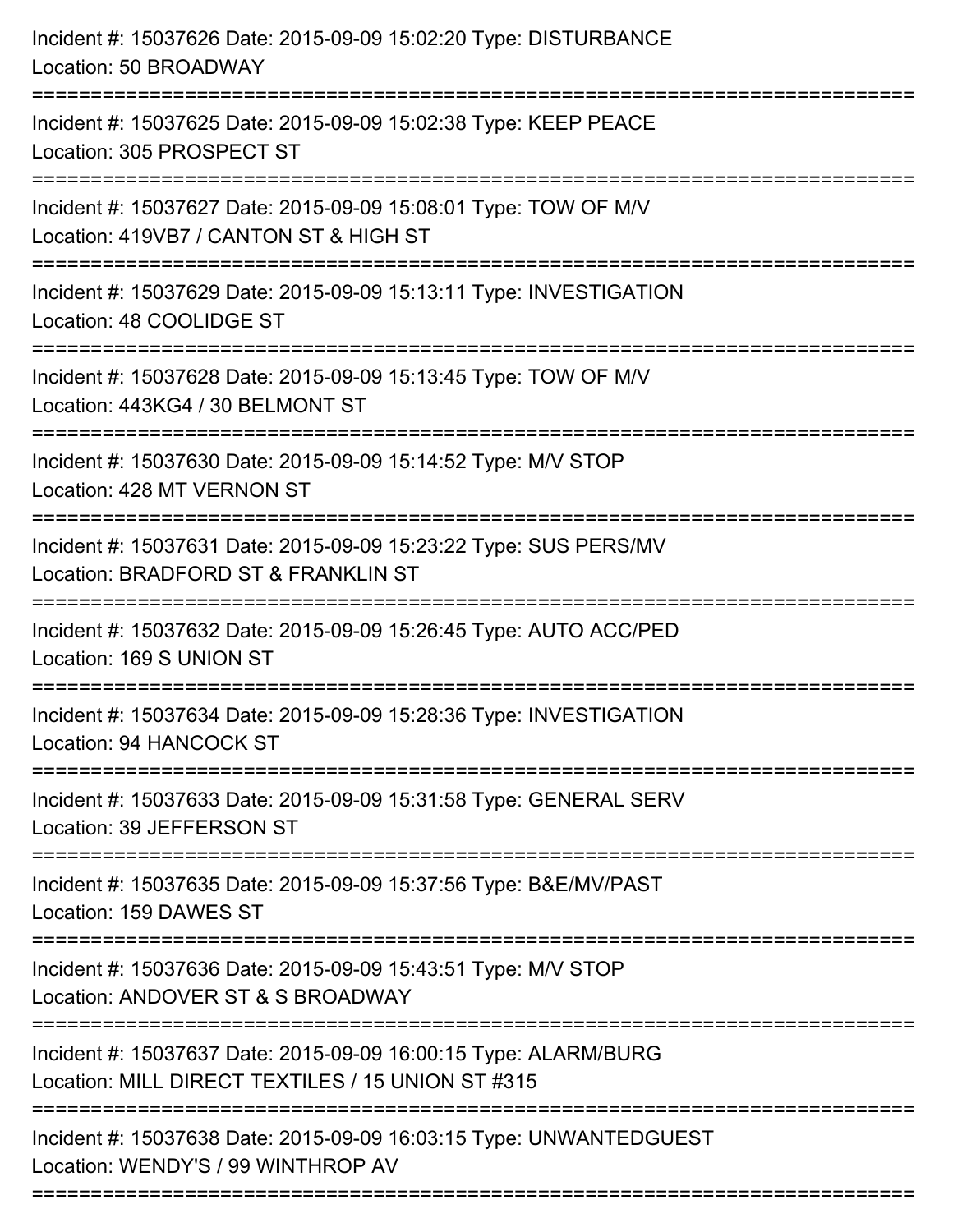| Location: BROADWAY AV & CROSS ST                                                                                                       |
|----------------------------------------------------------------------------------------------------------------------------------------|
| Incident #: 15037642 Date: 2015-09-09 17:12:47 Type: 209A/VIOLATION<br>Location: 115 LEXINGTON ST                                      |
| Incident #: 15037640 Date: 2015-09-09 17:16:08 Type: SUS PERS/MV<br>Location: 62 SANBORN ST                                            |
| Incident #: 15037641 Date: 2015-09-09 17:17:30 Type: FIRE/MV<br>Location: 9 LAFAYETTE AV                                               |
| Incident #: 15037643 Date: 2015-09-09 17:25:12 Type: M/V STOP<br>Location: LAWRENCE ST & OAK ST                                        |
| Incident #: 15037644 Date: 2015-09-09 17:25:20 Type: UNWANTEDGUEST<br>Location: 42 STORROW ST                                          |
| Incident #: 15037645 Date: 2015-09-09 17:38:56 Type: UNATENEDCHILD<br>Location: POST OFFICE / 431 COMMON ST<br>:====================== |
| Incident #: 15037647 Date: 2015-09-09 17:40:04 Type: CK WELL BEING<br>Location: 26 BARNARD RD                                          |
| Incident #: 15037646 Date: 2015-09-09 17:46:15 Type: B&E/PAST<br>Location: 97 NEWTON ST                                                |
| Incident #: 15037648 Date: 2015-09-09 18:00:53 Type: DOMESTIC/PROG<br>Location: 101B SUNSET AV                                         |
| Incident #: 15037649 Date: 2015-09-09 18:02:36 Type: CRUISER ACCID<br>Location: WENDYS / 55 HAMPSHIRE ST                               |
| Incident #: 15037651 Date: 2015-09-09 18:09:54 Type: AUTO ACC/NO PI<br><b>Location: 2 LAWRENCE ST</b>                                  |
| Incident #: 15037650 Date: 2015-09-09 18:10:14 Type: INVESTIGATION<br>Location: 90 LOWELL ST                                           |
| Incident #: 15037652 Date: 2015-09-09 18:10:15 Type: DISTURBANCE<br><b>Location: 40 LAWRENCE ST</b>                                    |

Incident #: 1503763 Date: 2015 09 18:39:23 Type: M/V STOP: M/V STOP:<br>.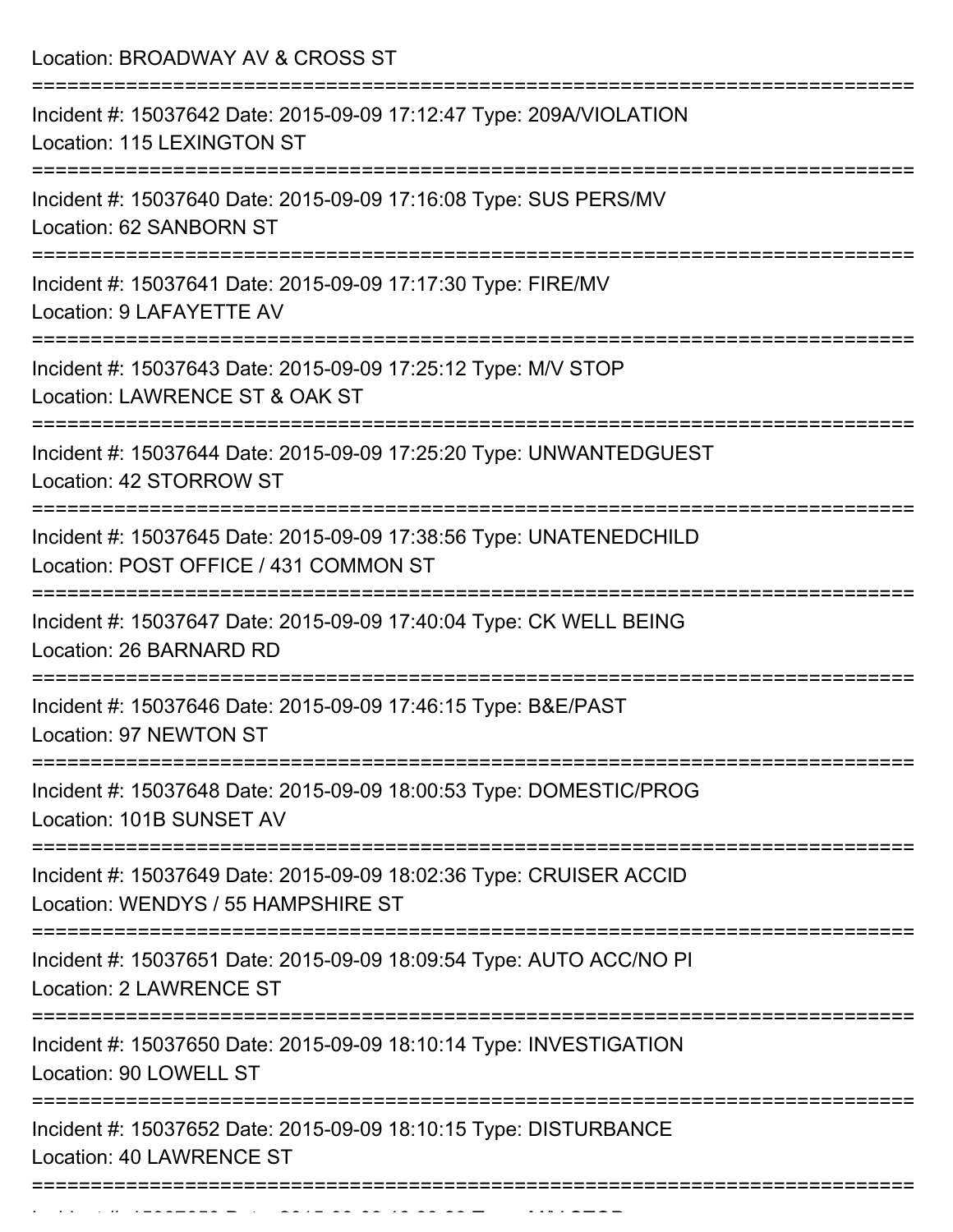Location: MYRTLE ST & WALNUT ST

| Incident #: 15037654 Date: 2015-09-09 18:53:36 Type: DISTURBANCE<br>Location: 100-107 HAWTHORNE WAY                    |
|------------------------------------------------------------------------------------------------------------------------|
| Incident #: 15037655 Date: 2015-09-09 18:54:59 Type: DOMESTIC/PROG<br>Location: 187 FARNHAM ST                         |
| Incident #: 15037656 Date: 2015-09-09 19:04:29 Type: GEN OFFENCES<br>Location: BOOST MOBILE STORE / 366 ESSEX ST       |
| Incident #: 15037657 Date: 2015-09-09 19:10:04 Type: M/V STOP<br><b>Location: 7 TRENTON ST</b>                         |
| Incident #: 15037659 Date: 2015-09-09 19:11:44 Type: THREATS<br>Location: 19 WINTER ST                                 |
| Incident #: 15037658 Date: 2015-09-09 19:13:49 Type: NOISE ORD<br>Location: CVS PHARMACY / 266 BROADWAY                |
| Incident #: 15037660 Date: 2015-09-09 19:19:31 Type: M/V STOP<br>Location: RTE 114 & 495                               |
| Incident #: 15037661 Date: 2015-09-09 19:24:05 Type: SUS PERS/MV<br>Location: ABBOTT ST & FARNHAM ST                   |
| Incident #: 15037662 Date: 2015-09-09 19:29:55 Type: M/V STOP<br>Location: 168 UNION ST                                |
| Incident #: 15037663 Date: 2015-09-09 19:31:26 Type: ALARM/BURG<br>Location: LAWRENCE BOYS + GIRLS CLUB / 136 WATER ST |
| Incident #: 15037664 Date: 2015-09-09 19:36:38 Type: NOISE ORD<br>Location: BOAT RAMP                                  |
| Incident #: 15037665 Date: 2015-09-09 19:42:56 Type: DISTURBANCE<br><b>Location: 40 LAWRENCE ST</b>                    |
| Incident #: 15037666 Date: 2015-09-09 20:03:58 Type: ROBBERY UNARM<br>Location: BURGER KING / 187 BROADWAY             |
|                                                                                                                        |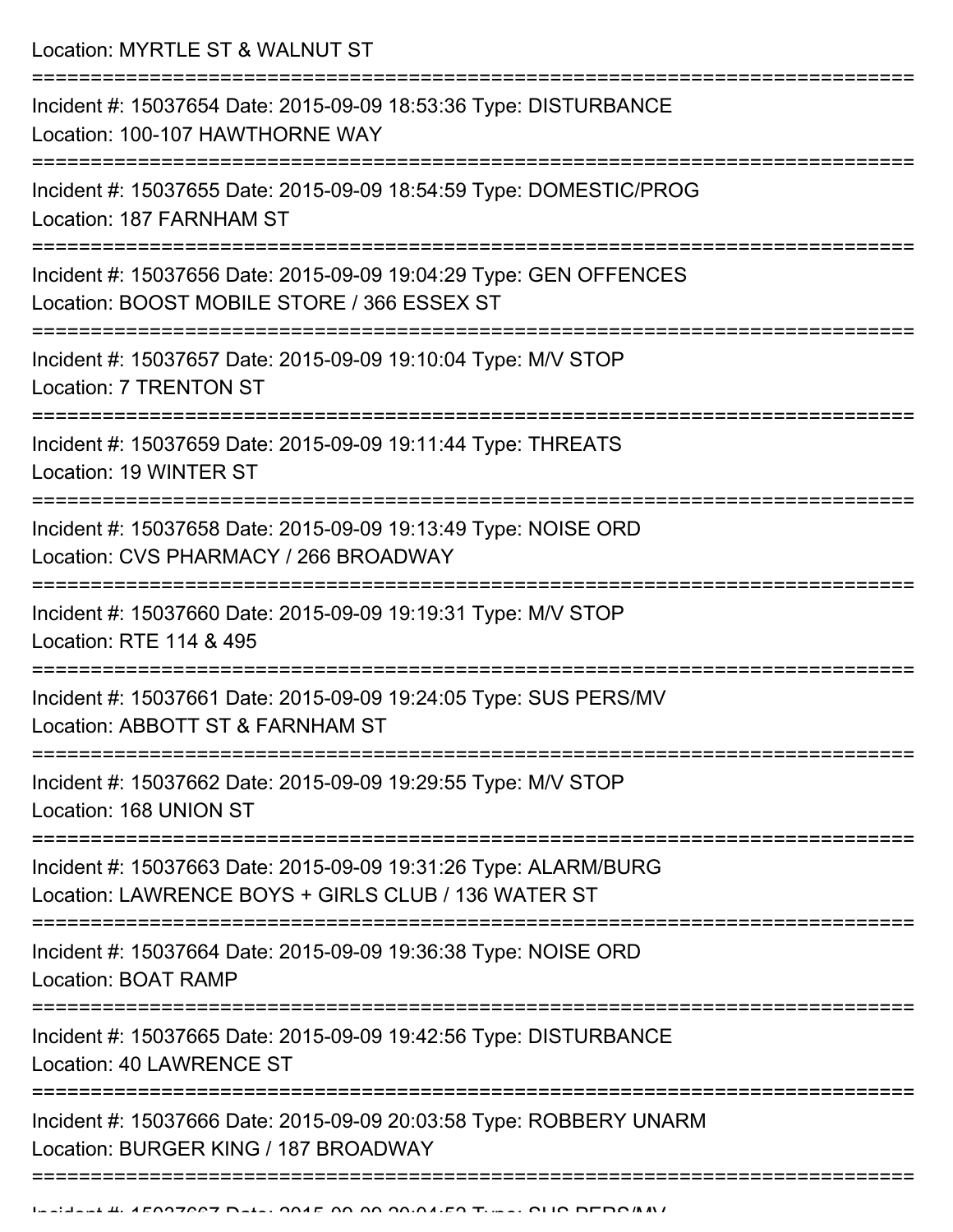| Location: NEW BALANCE ATHLETIC SHOE CORP / 5 S UNION ST                                                                                               |
|-------------------------------------------------------------------------------------------------------------------------------------------------------|
| Incident #: 15037668 Date: 2015-09-09 20:11:57 Type: MISSING PERS<br>Location: LAWRENCE HIGH SCHOOL / 71 N PARISH RD                                  |
| :====================<br>================================<br>Incident #: 15037669 Date: 2015-09-09 20:24:28 Type: NOISE ORD<br>Location: RIVERVIEW PL |
| Incident #: 15037670 Date: 2015-09-09 20:27:54 Type: NOISE ORD<br>Location: 84 BUTLER ST                                                              |
| Incident #: 15037672 Date: 2015-09-09 20:32:41 Type: HIT & RUN M/V<br>Location: 118 S UNION ST                                                        |
| Incident #: 15037671 Date: 2015-09-09 20:33:10 Type: ALARM/BURG<br>Location: SOUTH LAWRENCE EAST SCHOOL / 165 CRAWFORD ST                             |
| Incident #: 15037673 Date: 2015-09-09 21:01:31 Type: M/V STOP<br>Location: 250 SALEM ST                                                               |
| Incident #: 15037674 Date: 2015-09-09 21:30:05 Type: NOISE ORD<br>Location: BOAT RAMP                                                                 |
| Incident #: 15037675 Date: 2015-09-09 21:33:44 Type: THREATS<br>Location: HAVERHILL ST & JACKSON ST                                                   |
| Incident #: 15037676 Date: 2015-09-09 22:04:26 Type: MAN DOWN<br>Location: 383 HAVERHILL ST                                                           |
| Incident #: 15037677 Date: 2015-09-09 22:07:10 Type: SUS PERS/MV<br>Location: HAFFNER'S GAS STATION / 69 PARKER ST                                    |
| Incident #: 15037678 Date: 2015-09-09 22:14:26 Type: SUS PERS/MV<br>Location: 90 LOWELL ST                                                            |
| Incident #: 15037679 Date: 2015-09-09 22:26:35 Type: M/V STOP<br>Location: BROADWAY & WATER ST                                                        |
| Incident #: 15037680 Date: 2015-09-09 22:33:25 Type: DOMESTIC/PROG<br>Location: 30 PEARL AV                                                           |
| Incident #: 15037681 Date: 2015-09-09 22:40:09 Type: EXTRA SURVEIL                                                                                    |